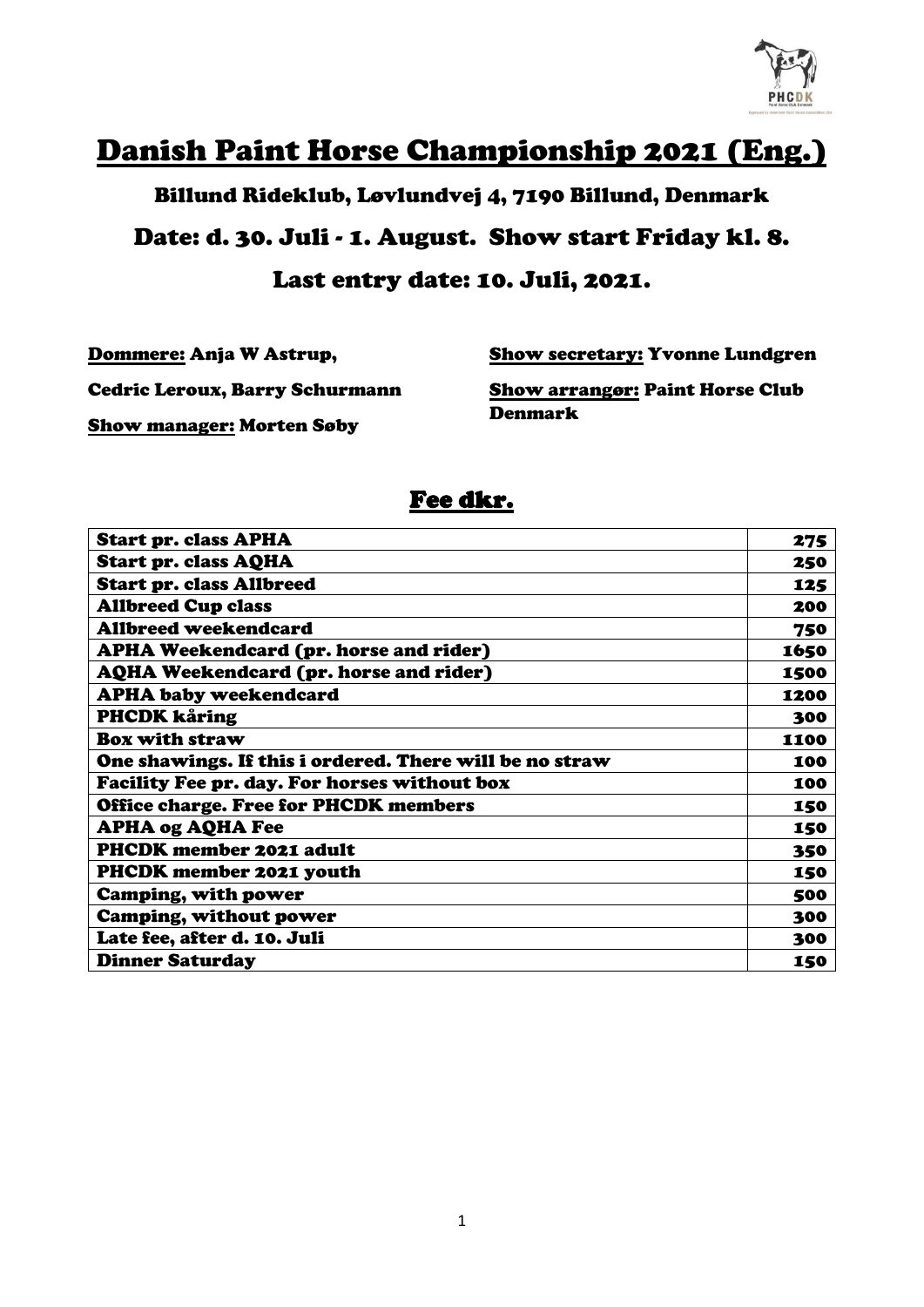

### Info

### Weekend card:

All you can ride for one rider and horse combination in APHA, AQHA or Allbreed. All classes after 6 entries is for free.

### Prices:

International Danish Champion title in the classes with 3 or more entries. But only members of PHCDK can win the title.

Cup classes is open for all and the entry fee + 1000,- dkr goes to prices. There will also be 1000,- to the allround cup winner.

## Arrival:

After kl. 16.00 thursday.

#### Showsecretariat is open:

Thursday kl. 18 – 20. Friday & Sunday 1 our before show start until last class.

#### Entry and payment:

Latest d. 10. July to mail yvonnelundgren630@hotmail.com to showsecretary Yvonne Lundgren.

Konto nr.: Paint Horse Club Denmark, Nordea Reg.: 2277 Konto: 6884 115 025

IBAN DK1120006884115025 Swift: NDEADKKK

### Important regard entries:

No entry on SMS, Facebook or phone. Entry form is on the homepage. its possible to enter until one hour before the class and it has to be in the show secretary.

Entries are first accepted when payed.

Start lists can be found in the warm up arenea 1-2 hour before show start.

Riders and owners has to be members of APHA and AQHA to start the classes. Dokumentation has to be send with show entry. And shown in show secretary if asked for.